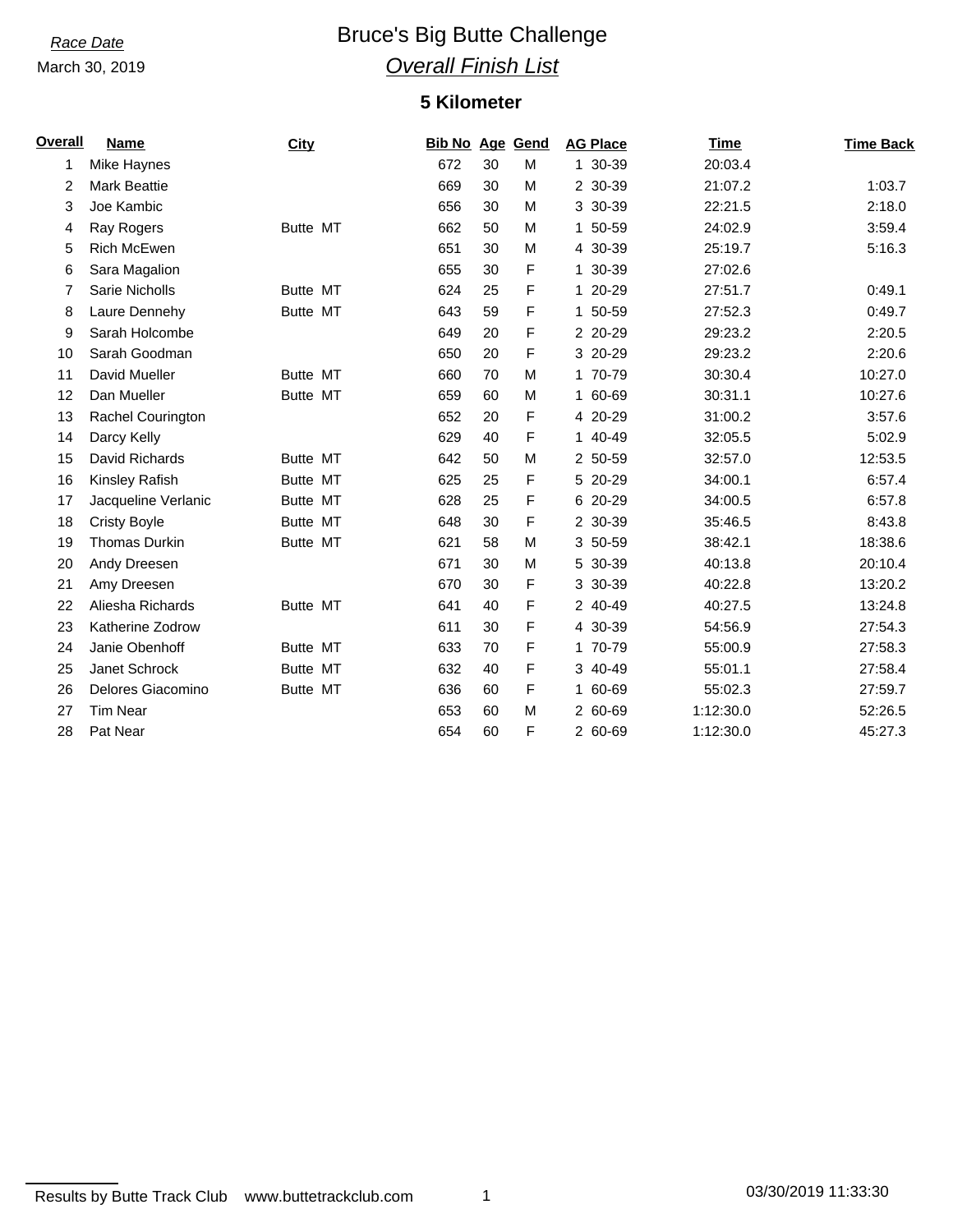March 30, 2019

# **Race Date Bruce's Big Butte Challenge** *Overall Finish List*

### **11 Kilometer**

| Overall | Name                | City            | <b>Bib No Age Gend</b> |    |   | <b>AG Place</b> | Time    | <b>Time Back</b> |
|---------|---------------------|-----------------|------------------------|----|---|-----------------|---------|------------------|
| 1       | Don Foley           |                 | 640                    | 40 | M | 1 40-49         | 34:59.5 |                  |
| 2       | Nicole Murray       |                 | 668                    | 40 | F | 1 40-49         | 35:43.0 |                  |
| 3       | Nate Mooney         |                 | 666                    | 30 | M | 1 30-39         | 36:38.4 | 1:38.9           |
| 4       | Zhenchao Xu         | Butte MT        | 646                    | 20 | M | 1 20-29         | 37:45.3 | 2:45.7           |
| 5       | Duane Kuchtyn       | Butte MT        | 658                    | 40 | M | 2 40-49         | 40:23.7 | 5:24.1           |
| 6       | Dario Prieto        |                 | 657                    | 30 | M | 2 30-39         | 40:29.4 | 5:29.9           |
|         | Chris Brown         | Butte MT        | 661                    | 20 | M | 2 20-29         | 41:53.5 | 6:54.0           |
| 8       | Michelle Bazzanella |                 | 680                    | 40 | F | 2 40-49         | 42:39.3 | 6:56.2           |
| 9       | Marc Sime           |                 | 681                    | 20 | M | 3 20-29         | 44:38.0 | 9:38.4           |
| 10      | Pat Curley          | Butte MT        | 620                    | 31 | F | 1 30-39         | 45:02.7 | 9:19.6           |
| 11      | Loribeth Evertz     | Bozeman MT      | 622                    | 31 | F | 2 30-39         | 45:02.7 | 9:19.7           |
| 12      | Carrie Holland      | Butte MT        | 647                    | 50 | F | 1 50-59         | 46:38.6 | 10:55.5          |
| 13      | Eric Mahugh         | <b>Butte MT</b> | 623                    | 33 | M | 3 30-39         | 47:51.3 | 12:51.7          |
| 14      | Kathy McEnery       |                 | 667                    | 50 | F | 2 50-59         | 58:52.4 | 23:09.3          |